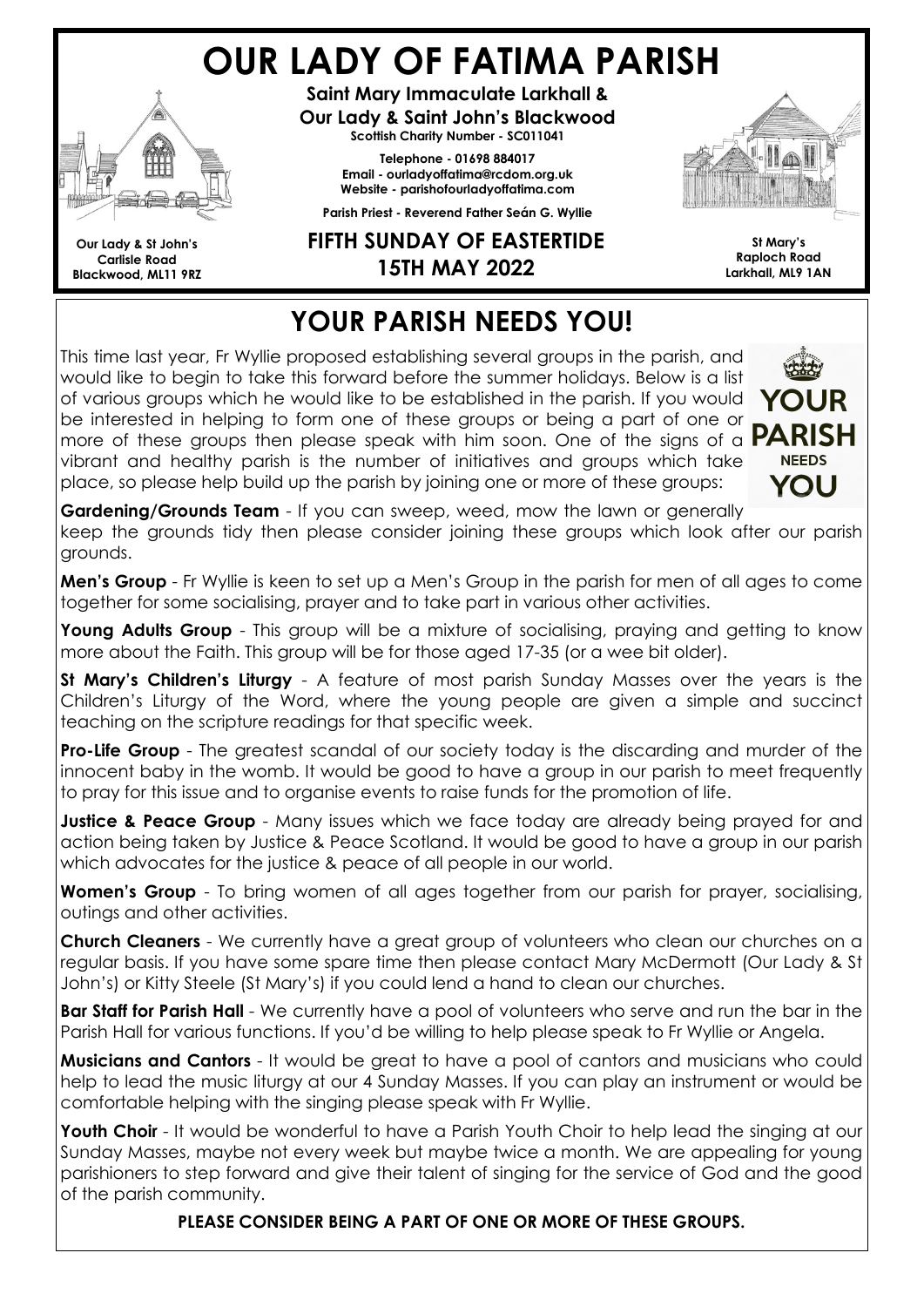## THIS WEEK IN OUR LADY OF FATIMA PARISH

| Sunday 15th May<br>10.00am<br>12noon<br>5.00pm<br>6.00pm | Holy Mass for the Fifth Sunday of Eastertide (St Mary's)<br>Holy Mass for the Fifth Sunday of Eastertide (Our Lady & St John's)<br>Holy Mass for the Fifth Sunday of Eastertide (Our Lady & St John's)<br>May Devotions concluding with Benediction (Our Lady & St John's)                                           |  |
|----------------------------------------------------------|----------------------------------------------------------------------------------------------------------------------------------------------------------------------------------------------------------------------------------------------------------------------------------------------------------------------|--|
| Monday 16th May                                          |                                                                                                                                                                                                                                                                                                                      |  |
| 12noon                                                   | Requiem Mass for John Leonard (St Mary's)                                                                                                                                                                                                                                                                            |  |
| <b>Tuesday 17th May</b><br>9.00am<br>9.30am              | Recitation of the Holy Rosary (Our Lady & St John's)<br>Holy Mass for Tuesday of the Fifth Week of Eastertide (Our Lady & St John's)                                                                                                                                                                                 |  |
| <b>Wednesday 18th May</b>                                |                                                                                                                                                                                                                                                                                                                      |  |
| 9.30am<br>9.30am<br>10.00am<br>6.30pm<br>7.00pm          | Adoration of the Blessed Sacrament until 9.55am (St Mary's)<br>Confessions until 9.50am (St Mary's)<br>Holy Mass for Wednesday of the Fifth Week of Eastertide (St Mary's)<br>Recitation of the Holy Rosary (Our Lady & St John's)<br>Holy Mass for Wednesday of the Fifth Week of Eastertide (Our Lady & St John's) |  |
| Thursday 19th May                                        |                                                                                                                                                                                                                                                                                                                      |  |
| 9.00am<br>9.00am<br>9.30am                               | Adoration of the Blessed Sacrament until 9.25am (Our Lady & St John's)<br>Confessions until 9.20am (Our Lady & St John's)<br>Holy Mass for Thursday of the Fifth Week of Eastertide (Our Lady & St John's)                                                                                                           |  |
| Friday 20th May                                          |                                                                                                                                                                                                                                                                                                                      |  |
| 11.00am                                                  | NO 10.00AM MASS<br>Requiem Mass for Mary Gallagher (St Mary's)                                                                                                                                                                                                                                                       |  |
| <b>Saturday 21st May</b>                                 |                                                                                                                                                                                                                                                                                                                      |  |
| 12noon                                                   | First Holy Communion Mass (Our Lady & St John's)                                                                                                                                                                                                                                                                     |  |
| 4.45pm<br>5.30pm                                         | Confessions until 5.15pm (St Mary's)<br>Vigil Mass for the Sixth Sunday of Eastertide (St Mary's)                                                                                                                                                                                                                    |  |

IF YOU ARE RETIRED, OFF WORK OR ON HOLIDAY PLEASE CONSIDER COMING TO WEEKDAY MASS

#### MANY THANKS

Last weekend we took up a collection at all our Masses for the sick and retired priests of the Diocese of Motherwell to help provide for their care. Through your generosity to this cause we collected £1,040.00 which will now be forwarded to the Diocese to help cover the cost of care for the retired priests who served the parishes of this Diocese over the years. Many thanks to you.

#### THE SCOTTISH CATHOLIC

The new edition of the Scottish Catholic is available at the back of the church at the price of £2.00. Please consider purchasing a copy to support this new Catholic publication.

#### BBC SCOTLAND - MY KIND OF TOWN - LARKHALL

'My Kind of Town' is a BBC Scotland programme which follows the presenter, Ian Hamilton and his guide dog Major, as they visit Scottish towns to explore their past, present and future. It's a very positive travel documentary programme and they will be visiting Larkhall on the week commencing 23rd May. Given that Larkhall still carries a bit of a reputation for sectarianism fairly or not - the producers are very keen to include Catholic voices on what it's like to live in the town, and to find out whether or not things are as bad as they are made out to be. The BBC are very keen to visit St Mary's on 23rd May to have a conversation with parishioners after the 12noon Mass. Please be generous and come along if you can to put a Catholic perspective on the show.

#### DAY FOR LIFE - PRAYING FOR THE UNBORN

The Day for Life takes place in Scotland each year on 31st May, the Feast of the Visitation of the Blessed Virgin Mary. That evening at 7.00pm in St Mary's there will be special prayers for the unborn and the prolife cause. Please make a special effort to pray for this very important cause.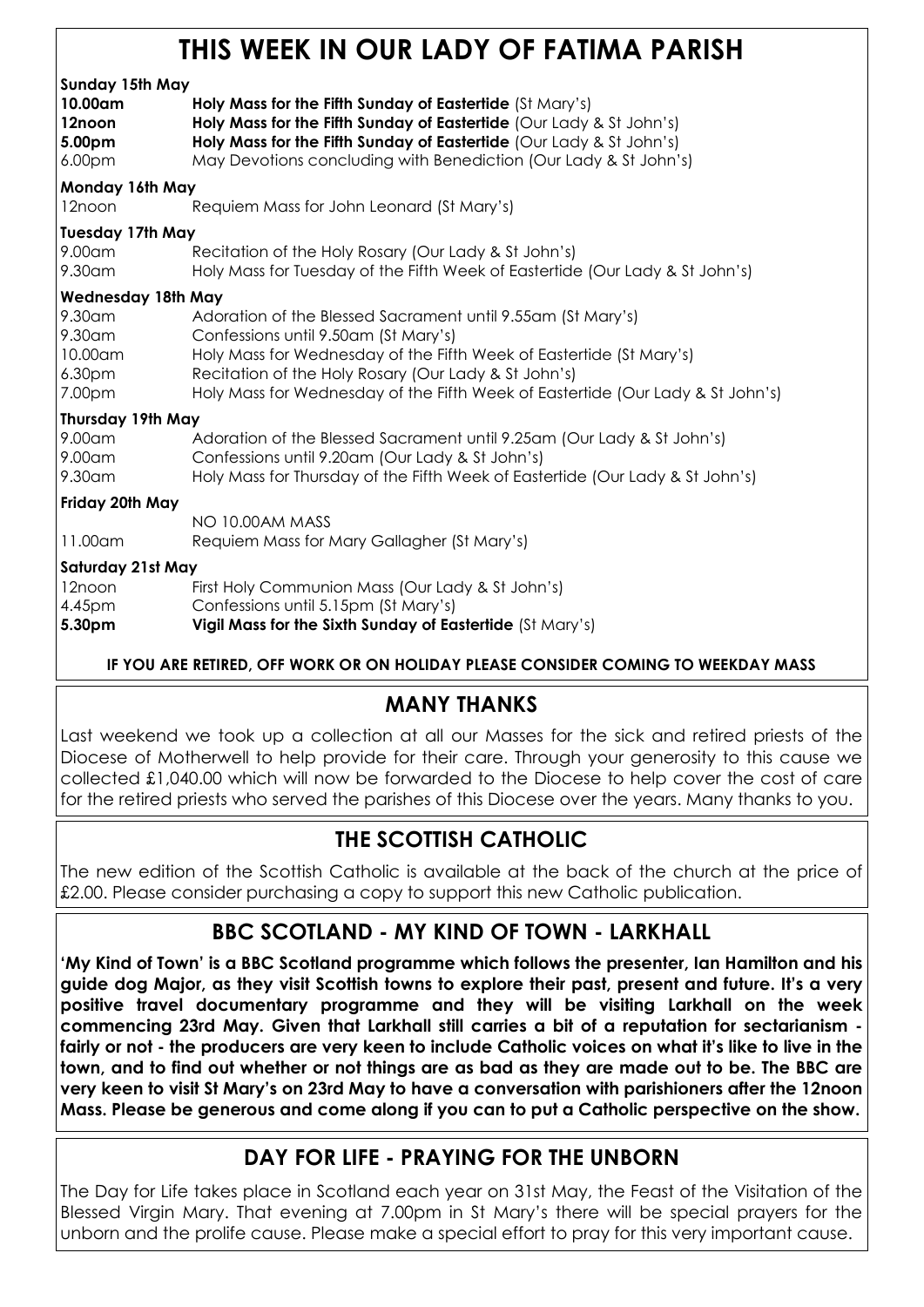#### PARISH PASTORAL PLANNING TEAM

The Parish Pastoral Planning Team met on Monday of last week. Present at the meeting were: Fr Wyllie, Suzanne Sherry, Russell McAllister, Laura Steele, Ciaran Reilly and Scott Smith. The minutes of the meeting include an action plan for the suggestions which were made by parishioners in the Synodal Questionnaire. The minutes are available at the back of the church for parishioners to see what is being implemented and what was discussed at the meeting. Please feel free to take a copy of the minutes home with you. Any comments, please speak to one of the group.

| <b>PARISH FINANCES</b>                                                                                                                                                                                                                                                                                                                                                                   | <b>GIFTAID ENVELOPES</b>                                                                                                                                                                                                                                                                                                                                                                                   |  |
|------------------------------------------------------------------------------------------------------------------------------------------------------------------------------------------------------------------------------------------------------------------------------------------------------------------------------------------------------------------------------------------|------------------------------------------------------------------------------------------------------------------------------------------------------------------------------------------------------------------------------------------------------------------------------------------------------------------------------------------------------------------------------------------------------------|--|
| <b>Collection &amp; Donations:</b><br>£840.00<br><b>Standing Orders &amp; Bank Transfers:</b><br>£295.00<br><b>TOTAL:</b><br>£1,135.00                                                                                                                                                                                                                                                   | For those parishioners who contribute to the<br>collection<br>through<br>the<br>Giftaid<br>offertory<br>envelopes the new batch for the coming year                                                                                                                                                                                                                                                        |  |
| £1,040.00<br>Sick & Retired Priests Collection:                                                                                                                                                                                                                                                                                                                                          | are available at the back of the church.                                                                                                                                                                                                                                                                                                                                                                   |  |
| Many thanks for your very generous support                                                                                                                                                                                                                                                                                                                                               | New members always welcome.                                                                                                                                                                                                                                                                                                                                                                                |  |
| <b>FIRST HOLY COMMUNIONS</b>                                                                                                                                                                                                                                                                                                                                                             | <b>SPONSOR A TILE</b>                                                                                                                                                                                                                                                                                                                                                                                      |  |
| Saturday 21st May - First Holy Communions at<br>12noon for the pupils of St John's Primary in Our<br>Lady & St John's Church. We keep the 13 boys<br>and girls in our prayers in these days before<br>receiving the Sacrament of Holy Communion.                                                                                                                                         | The carpet in the body of the church in Our<br>Lady & St John's is in need of replacing. It has<br>been mentioned before about possibly tiling<br>the church floor rather than laying another<br>carpet. To help offset the cost of tiling the floor<br>and the work which would be involved, we are<br>hoping that parishioners will sponsor a tile. The<br>cost of each floor tile would be £25.00 and a |  |
| <b>2022 WEDDINGS</b>                                                                                                                                                                                                                                                                                                                                                                     |                                                                                                                                                                                                                                                                                                                                                                                                            |  |
| If you are due to be married in our parish over<br>the course of this year you need to make<br>contact with Fr Wyllie to begin the necessary<br>preparations. Any couple who hasn't been in<br>contact with him must do so by the end of this<br>month. This is to ensure that the necessary<br>paperwork is completed in good time and to<br>firm up arrangements for the Mass/service. | family or individual could sponsor one or more<br>of the tiles. The tiles would be placed in the<br>central aisle as well as the back and front of<br>the church. The carpet under the pews would<br>be replaced with a vinyl. There will be a sheet<br>at the back of the church from the beginning<br>of June to gauge support for this venture and<br>then a decision will be taken.                    |  |
| <b>CONGRATULATIONS</b>                                                                                                                                                                                                                                                                                                                                                                   | <b>HCPT 50TH ANNIVERSARY MASS</b>                                                                                                                                                                                                                                                                                                                                                                          |  |
| Last weekend baby Grayson Gerard William<br>Canning was baptised in St Mary's, we wish him<br>and his mum and dad, Donna and Craig, our<br>prayerful congratulations. Next weekend we<br>will celebrate the baptism of baby Cameron<br>Stefan Perry. We keep Cameron and his mum<br>and dad, Monika & John, in our prayers as they                                                       | Fr Stephen Reilly extends a warm welcome to<br>all to a special Mass which will begin the<br>celebrations of 50 years of the Scottish region<br>of HCPT. It will take place today, Sunday 15th<br>May, at 3.00pm at St Francis Xavier's Church in<br>Carfin,<br>followed<br>hospitality<br>by<br>and<br>a<br>celebratory photographic exhibition in the Little                                             |  |
| prepare for the baptism next weekend.<br>Parents are asked to speak with Fr Wyllie to<br>arrange a baptism for their child.                                                                                                                                                                                                                                                              | Flower Hall. A special invitation is extended to<br>current and former helpers and beneficiaries,<br>their families, chaplains and all friends of HCPT.                                                                                                                                                                                                                                                    |  |
| <b>RCIA</b>                                                                                                                                                                                                                                                                                                                                                                              | <b>POST OF CHORAL DIRECTOR</b>                                                                                                                                                                                                                                                                                                                                                                             |  |